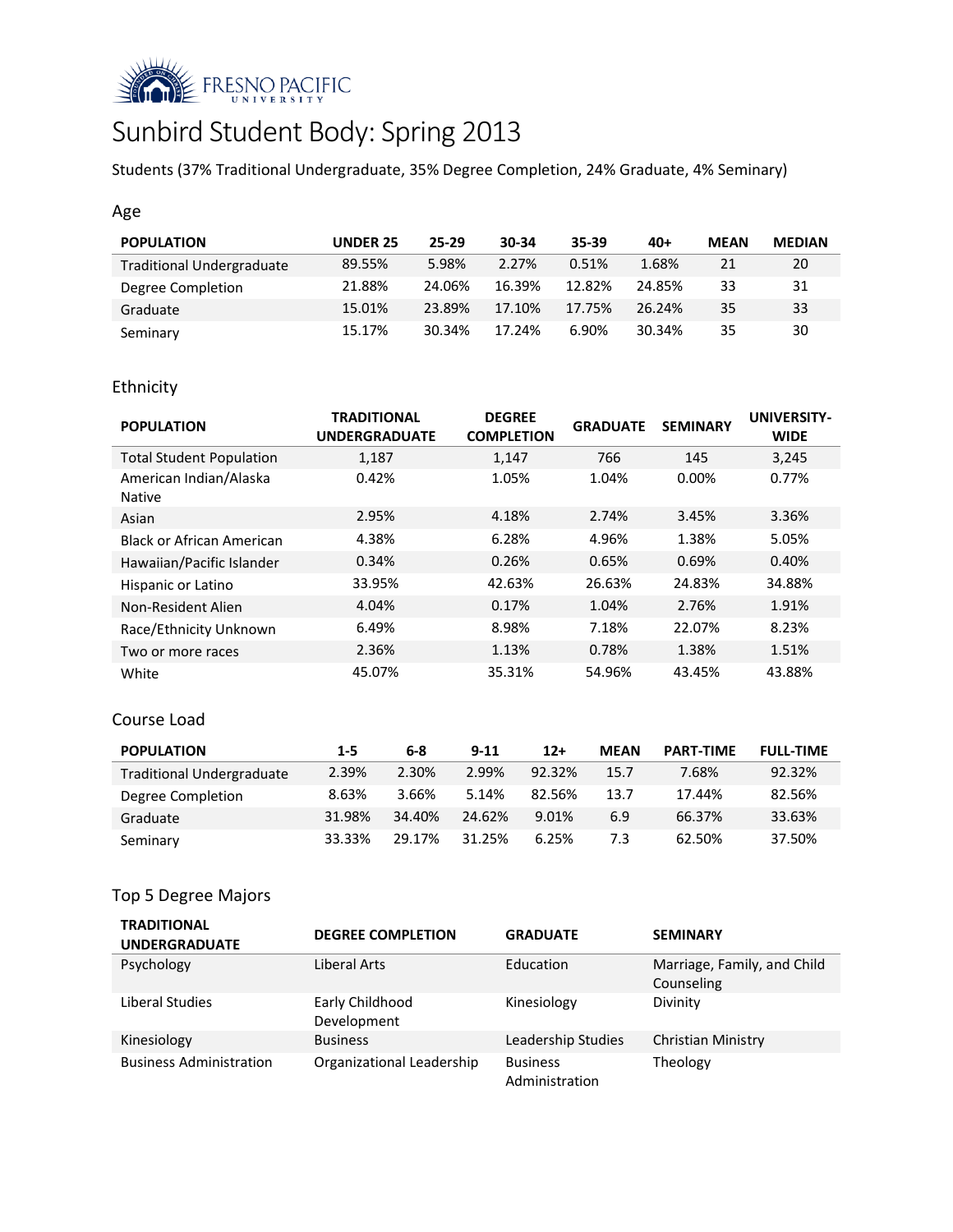

| <b>TRADITIONAL</b><br><b>UNDERGRADUATE</b> | <b>DEGREE COMPLETION</b>               | <b>GRADUATE</b>                  | <b>SEMINARY</b> |
|--------------------------------------------|----------------------------------------|----------------------------------|-----------------|
| Social Work                                | Criminology and<br>Restorative Justice | Individualized<br><b>Studies</b> | New Testament   |
|                                            |                                        |                                  |                 |

# Students Receiving Financial Aid

| <b>POPULATION</b>                | <b>PERCENTAGE</b> |
|----------------------------------|-------------------|
| <b>Traditional Undergraduate</b> | 94.86%            |
| Degree Completion                | 79.60%            |
| Graduate                         | 71.02%            |
| Seminary                         | 85.52%            |
| Pell Grant Recipients            |                   |
| <b>POPULATION</b>                | <b>PERCENTAGE</b> |
| <b>Traditional Undergraduate</b> | 38.92%            |
| Degree Completion                | 41.85%            |
| Graduate                         | 4.18%             |
|                                  |                   |
| Cal Grant Recipients             |                   |
| <b>POPULATION</b>                | <b>PERCENTAGE</b> |
| <b>Traditional Undergraduate</b> | 31.84%            |
| Degree Completion                | 14.04%            |
| Graduate                         | 1.31%             |
|                                  |                   |
| Gender                           |                   |
|                                  |                   |
| <b>POPULATION</b>                | <b>PERCENTAGE</b> |
| Traditional Undergraduate Women  | 61.42%            |
| Degree Completion Women          | 71.32%            |
| Graduate Women                   | 71.67%            |
| Seminary Women                   | 60.69%            |
| <b>Total Women</b>               | 67.30%            |
|                                  |                   |
| Location*                        |                   |
| <b>POPULATION</b>                | <b>NUMBER</b>     |
| Main Campus                      | 1842              |
| Online                           | 751               |
| Visalia                          | 615               |
| North Fresno Center              | 502               |

*\* Total students by program location, unduplicated count of students*

Bakersfield 255 Merced 74